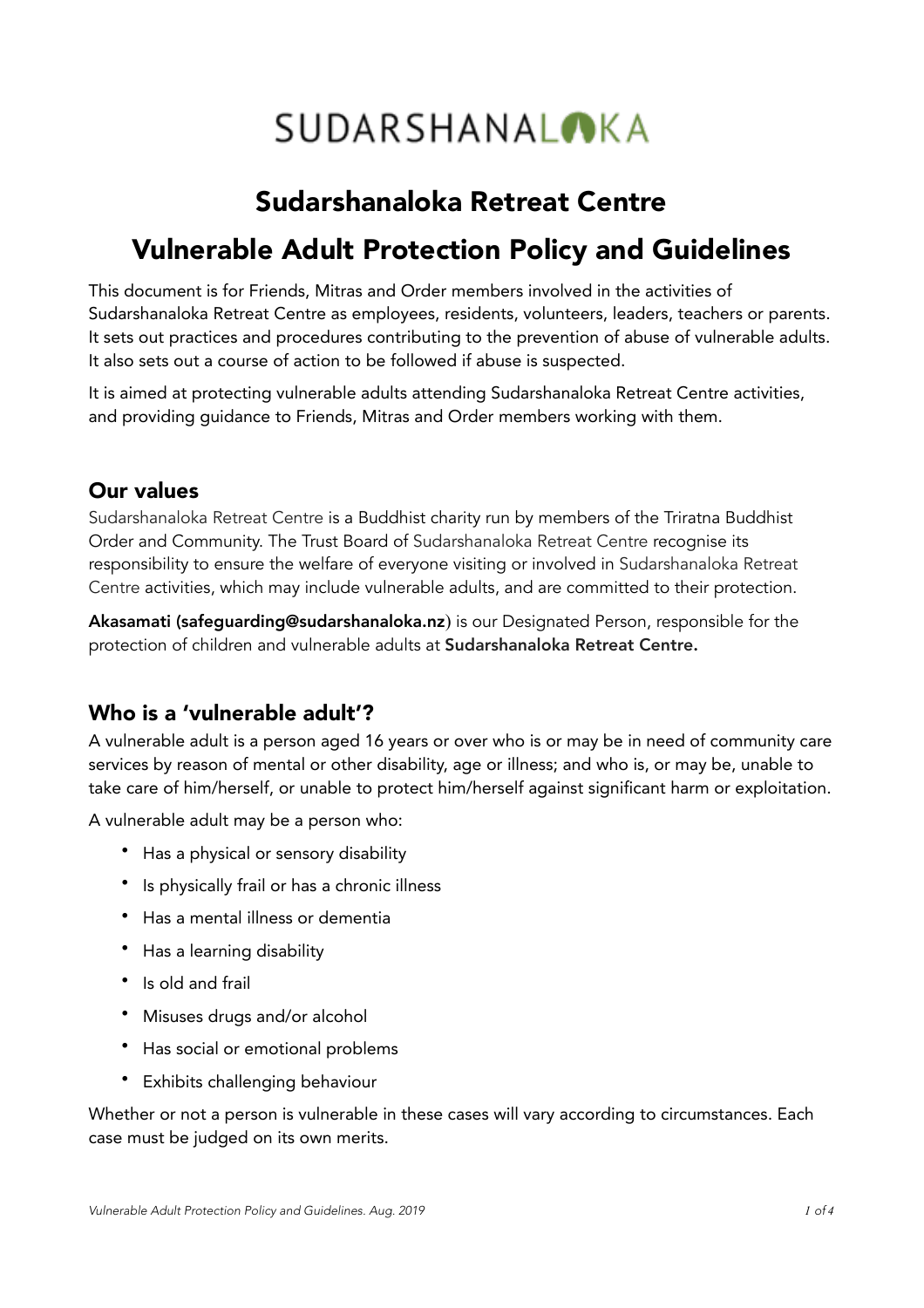#### What is 'abuse'?

Abuse is the harming of a person usually by someone who is in a position of power, trust or authority over them, or who may be perceived by that person to be in a position of power, trust or authority over them. For example this could be a Friend, Mitra or Order member who is helping to run Sudarshanaloka Retreat Centre activities for those newer to such activities. The harm may be physical, psychological or emotional, or it may exploit the vulnerability of the victim in more subtle ways.

## Types of abuse

Types of abuse include physical, sexual, psychological/emotional, financial/material and, also, discriminatory language.

#### People who might abuse

Abuse may happen anywhere and may be carried out by anyone, including Order members, Mitras and Friends, whether financially supported or volunteering; other users of the Sudarshanaloka Retreat Centre and strangers or visitors to Sudarshanaloka Retreat Centre. In addition, a vulnerable adult might talk to an Order member, Mitra or Friend about abuse they are experiencing at home or in other aspects of their daily life.

## Reporting abuse

- All allegations or suspicions are to be treated seriously. No abuse is acceptable.
- Some abuse may be a criminal offence and should be reported to the police as soon as possible.
- The employee or volunteer's primary responsibility is to protect the vulnerable adult if they are at risk.
- Each employee or volunteer has a duty to take action.

## What to do if a vulnerable adult reports abuse to you

Do

- Stay calm
- Listen patiently
- Reassure the person they are doing the right thing by telling you
- Clarify issues of confidentiality early on. Make it clear that you will have to
- discuss their concerns with others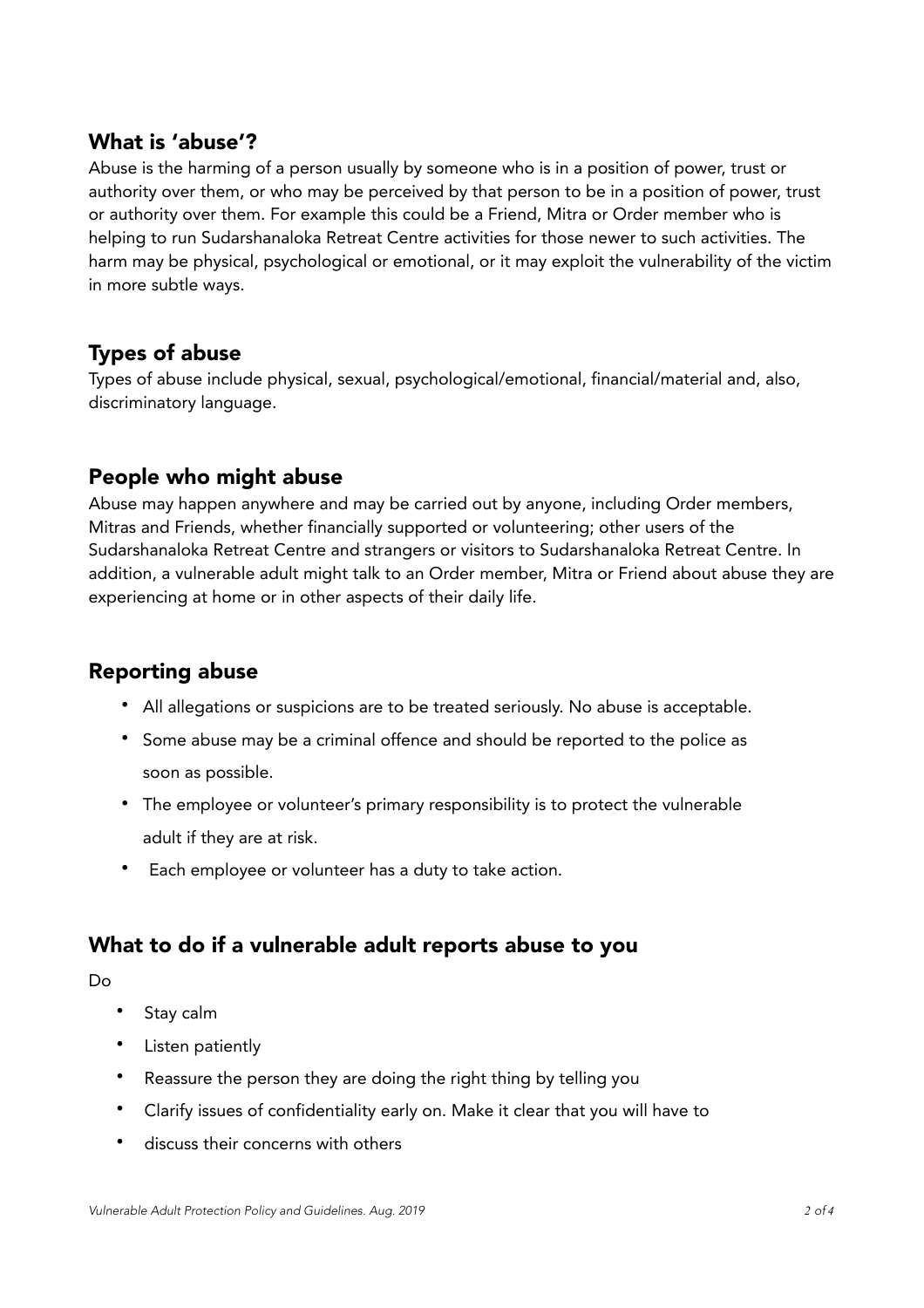- Explain what you are going to do
- Write a factual account of what you have seen and heard

#### Do not

- Appear shocked, horrified, disgusted or angry
- Press the individual for details
- Make comments or judgments other than to show concern
- Promise to keep secrets
- Confront the abuser
- Risk contaminating the evidence

## What to do next

When deciding whether to refer the matter to others (e.g. to the Sudarshanaloka Trust Board, Management team, designated Safeguarding Officer, to police or to social services) consider the following:

- The wishes of the vulnerable adult and their right to self-determination
- The mental capacity of the vulnerable adult
- Known indicators of abuse
- Definitions of abuse
- Level of risk to the individual
- The seriousness of the abuse
- The effect of the abuse on the individual
- Level of risk to others
- The effect of the abuse on others
- Whether a criminal offence has been committed
- Whether other statutory obligations have been breached
- The need for others to know
- The ability of others (e.g., police, social services) to make a positive

#### contribution to the situation

Where a vulnerable adult expresses a wish for concerns not to be pursued, this should be respected wherever possible. However, decisions about whether to respect their wishes must have regard to the level of risk to the individual and others, and their capacity to understand the decision in question. In some circumstances the vulnerable adult's wishes may be overridden in favour of considerations of safety.

The consent of the vulnerable adult to report or refer the incident must be obtained except